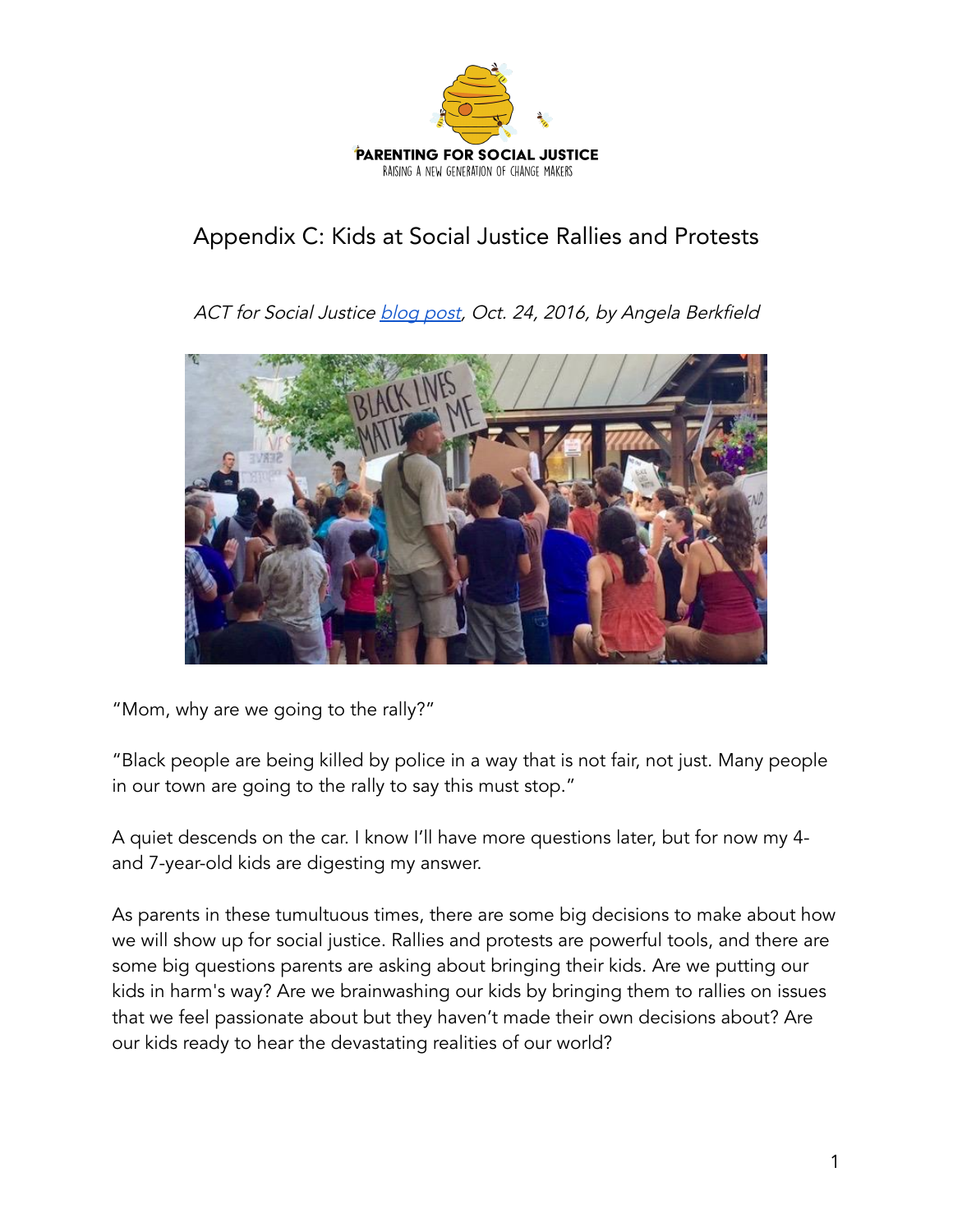

This summer in our rural New England town there were a couple rallies with nearly 400 people, a big deal in our town of 12,000. Two were Black Lives Matter rallies, shining the spotlight on the injustice of black men who continue to be killed by law enforcement (see *The Guardian's* [counter](https://www.theguardian.com/us-news/ng-interactive/2015/jun/01/the-counted-police-killings-us-database) for numbers). And two rallies were in solidarity with [Standing](https://www.facebook.com/Standing-Rock-Sioux-Tribe-402298239798452/) Rock, a Sioux tribe in North Dakota, where since April hundreds and sometimes thousands have gathered from over 100 tribes to stop the oil pipeline that crosses two rivers and through sacred land. This is the frontline of climate justice.

At the rallies it was beautiful to see many families with kids. At the Black Lives Matter rally there was a group of high school students leading the chants!

Here are a few stories from parents about why they brought their kids to these rallies, or why they chose not to, and also how they talked with their kids about the rallies. One white mother, who has kids (also white) who are 2, 7, and 11, after the rally asked her 7-year-old if he understood what the chanting was about, and he replied, "I understand black lives matter, and no justice means no peace." Later they were able to talk about how people of color have a different experience with the police because of the color of their skin and how they are having a hard time with the justice system right now. This mother's 11-year-old internalizes injustice and works through her anxiety about it over a longer period of time. Mom is looking at the Zinn [Education](https://www.zinnedproject.org/) Project to find age-appropriate teaching resources and will start reading A Young People's History out loud with her daughter.

Another white mother had never brought her (white) kids ages 5 and 7 to a social justice rally and didn't feel ready to have a conversation with them about police violence against black folks. She came to the rally by herself and did some work to think about having that conversation with her kids. She is now ready and will most likely bring her kids to the next rally.

One mother of color brought her 9- and 11-year-old kids to both of the rallies. They were really nervous and scared on the way to the Black Lives Matter rally. As the kids began to interact with the people around them, they began to relax and be able to fully show up. Said the mother, "The energy at a BLM rally is definitely different from a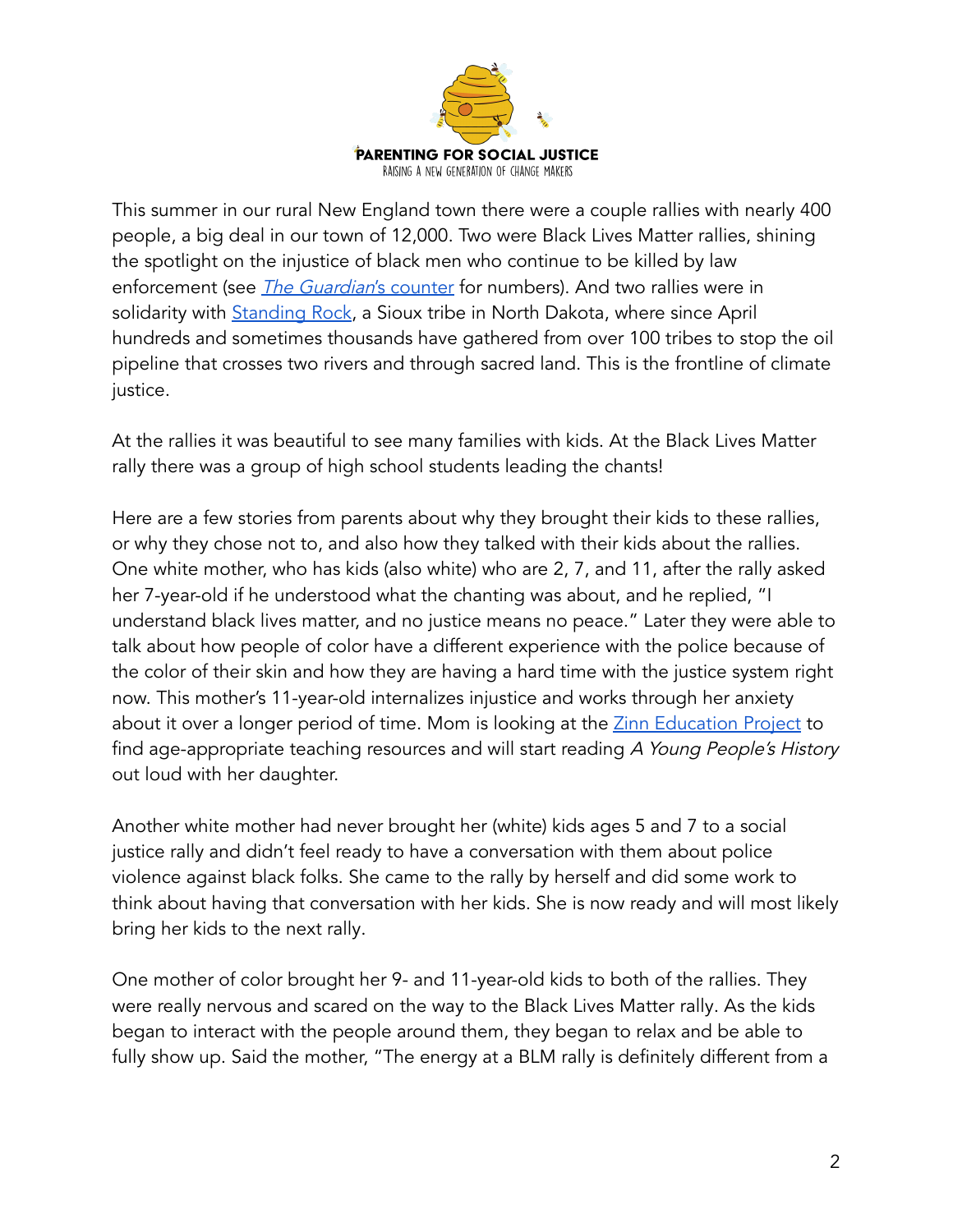

climate protest. The intensity is powerful on a deeper level when you are fighting for your culture, your dignity, your people to be treated like people."



People have a lot to say on the topic of bringing kids to protests--you can google it and find a wide variety of opinions. Among resources I like is a [blog](https://livingformations.com/2015/01/05/i-took-my-kids-to-the-protest/) post by Jennifer Harvey, who writes about her thinking behind taking kids to politically charged events and blows the question of brainwashing out of the water. You can also read our [blog](http://www.act4socialjustice.com/challenge-3-racial-justice/) [post](http://www.act4socialjustice.com/challenge-3-racial-justice/) about families showing up for racial justice, and another about why we support Black Lives [Matter.](http://www.act4socialjustice.com/why-black-lives-matter/)

When it comes down to it, I choose to take my kids to social justice rallies because injustice is real and we have to do something about it. Inaction only contributes to injustice. Are my kids super excited about going? No, but they aren't excited about going to the dentist or going to school every day either. Showing up at rallies feels like